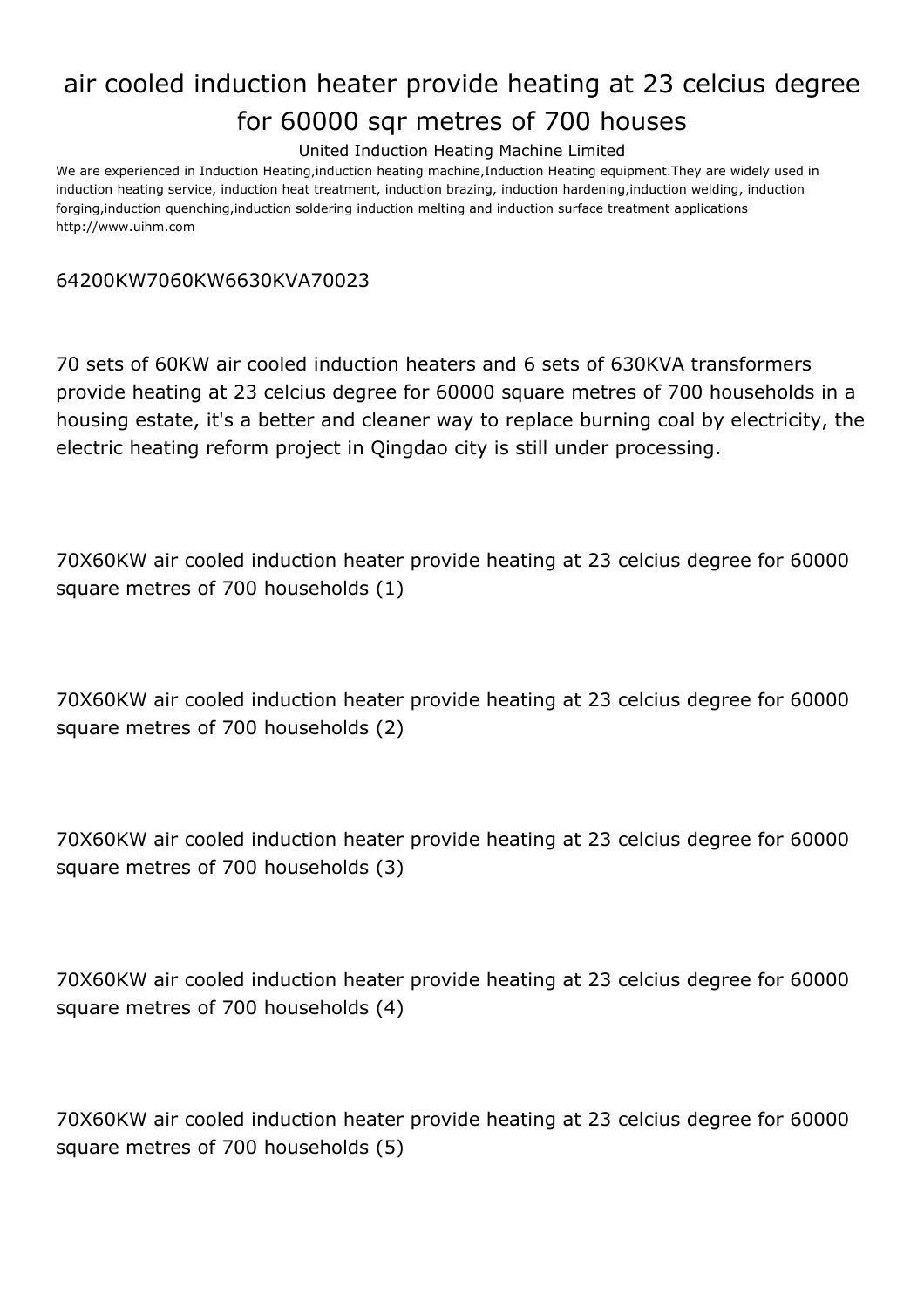70X60KW air cooled induction heater provide heating at 23 celcius degree for 60000 square metres of 700 households (6)

70X60KW air cooled induction heater provide heating at 23 celcius degree for 60000 square metres of 700 households (7)

70X60KW air cooled induction heater provide heating at 23 celcius degree for 60000 square metres of 700 households (8)

70X60KW air cooled induction heater provide heating at 23 celcius degree for 60000 square metres of 700 households (9)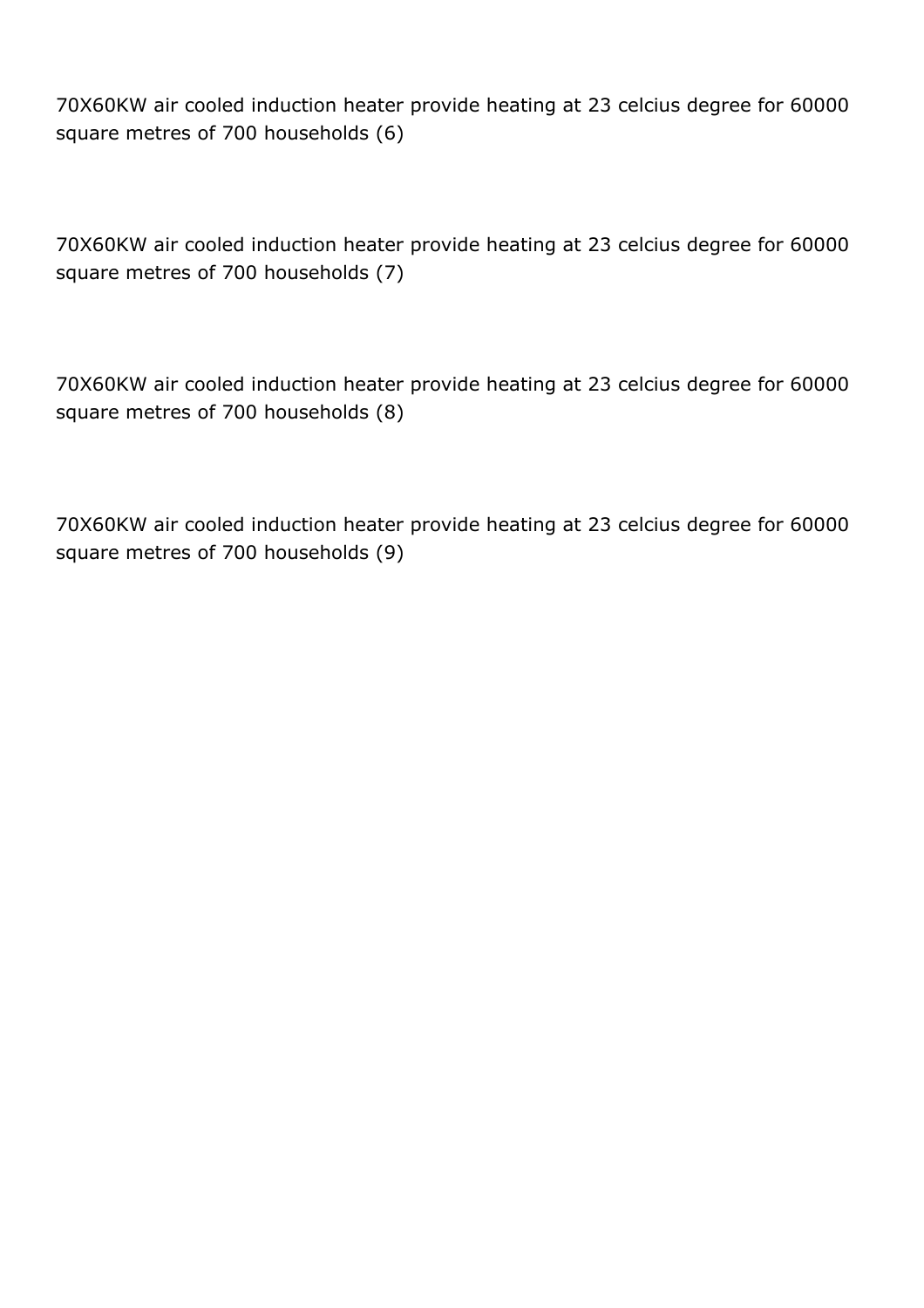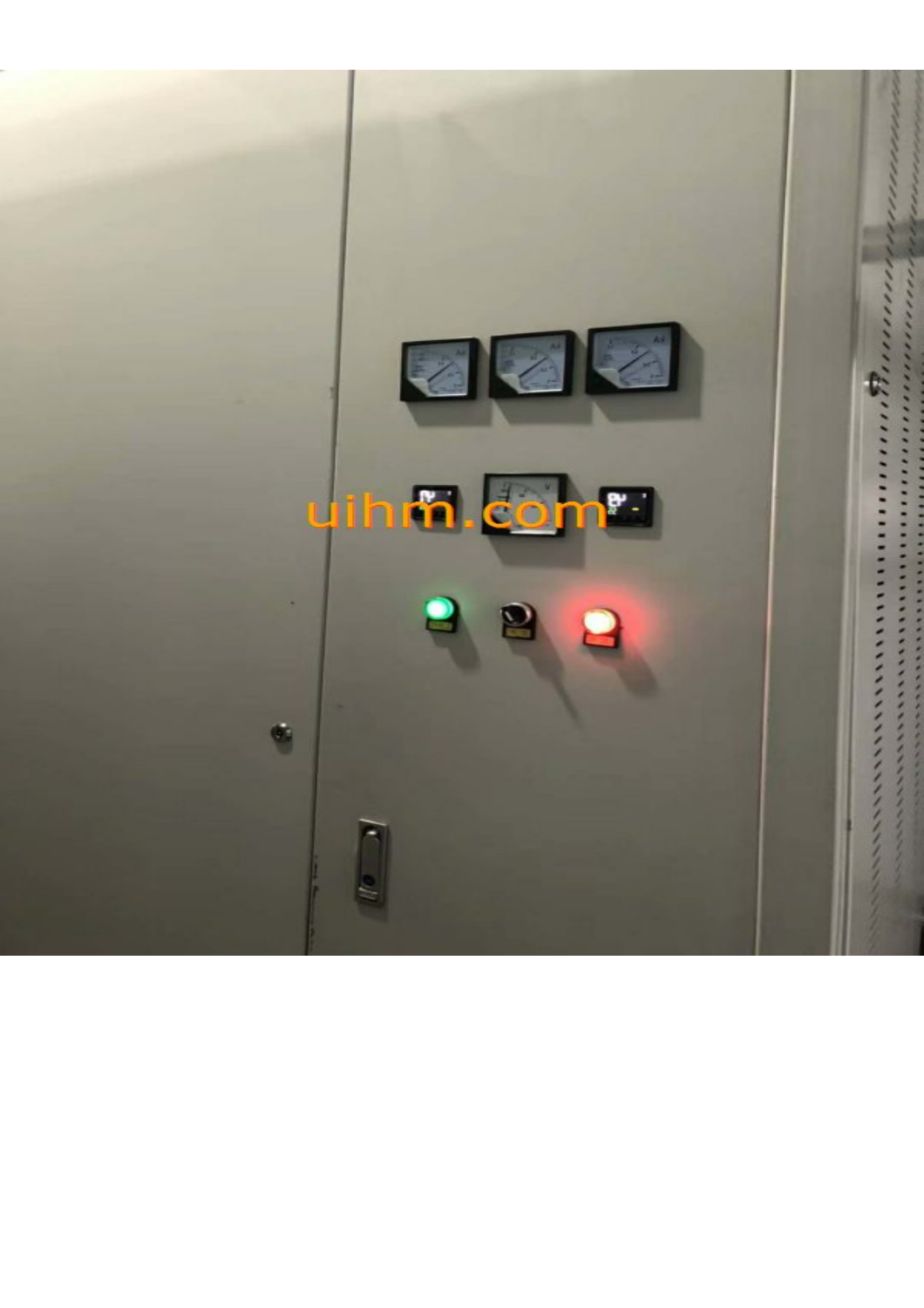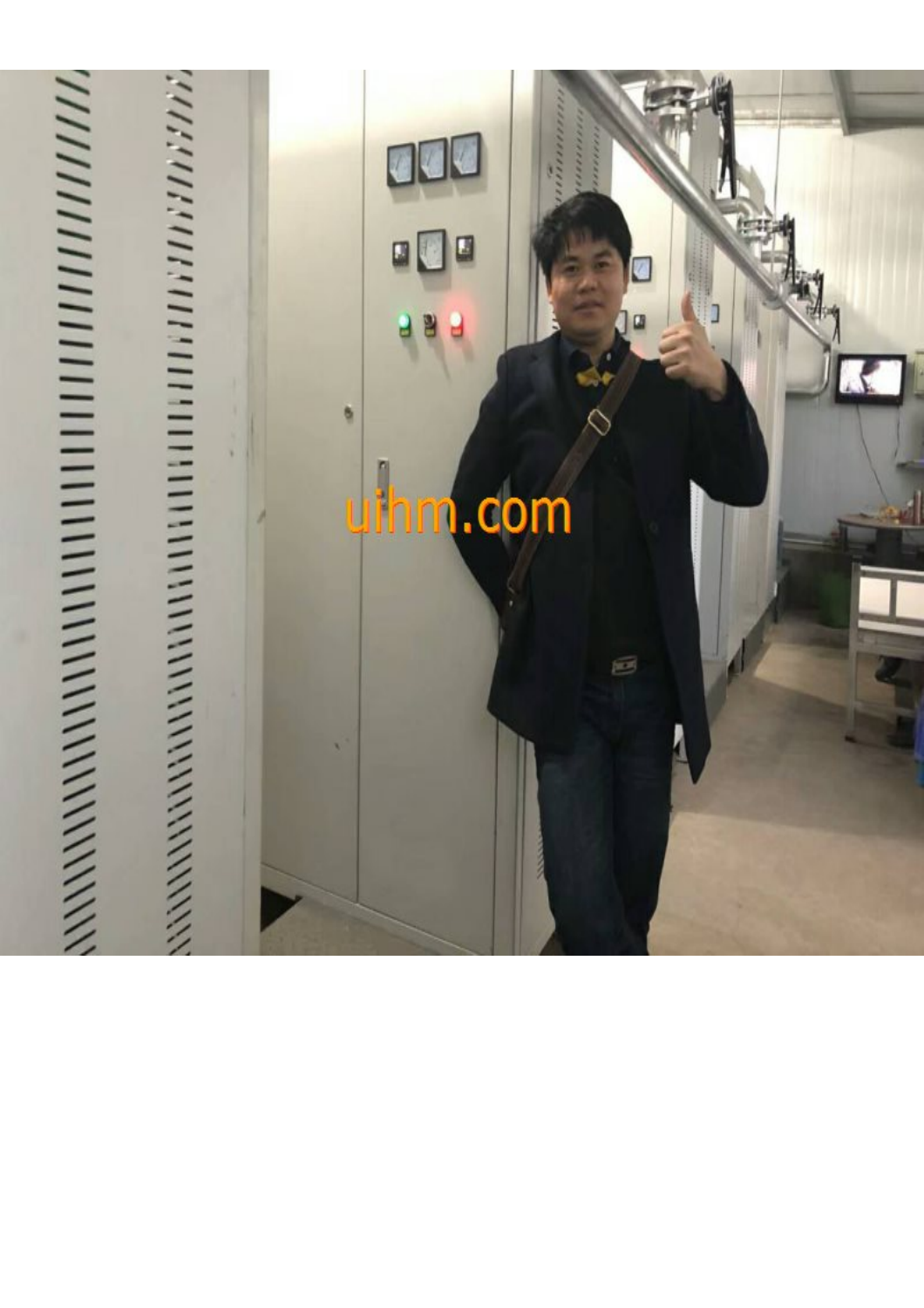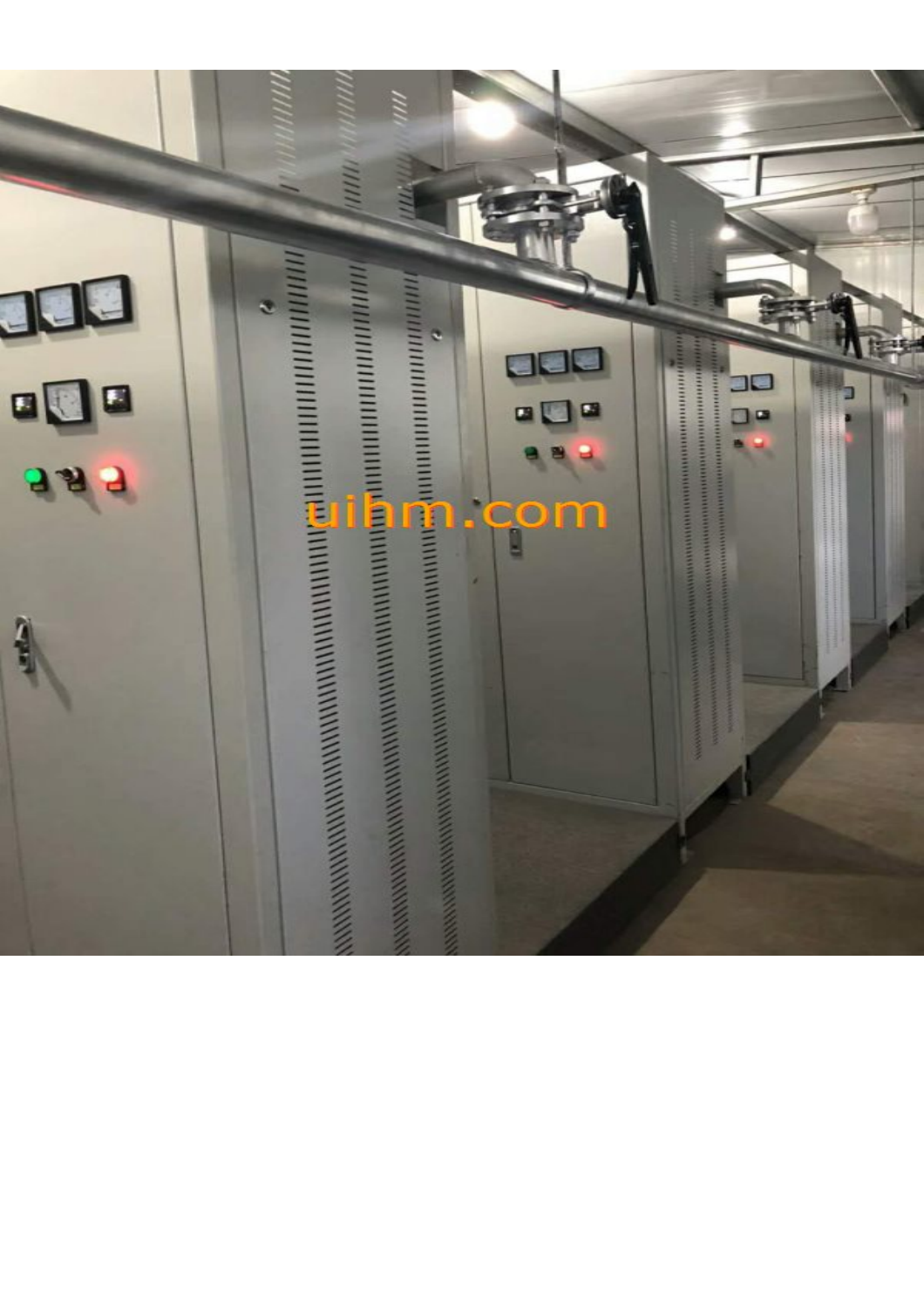![](_page_5_Picture_0.jpeg)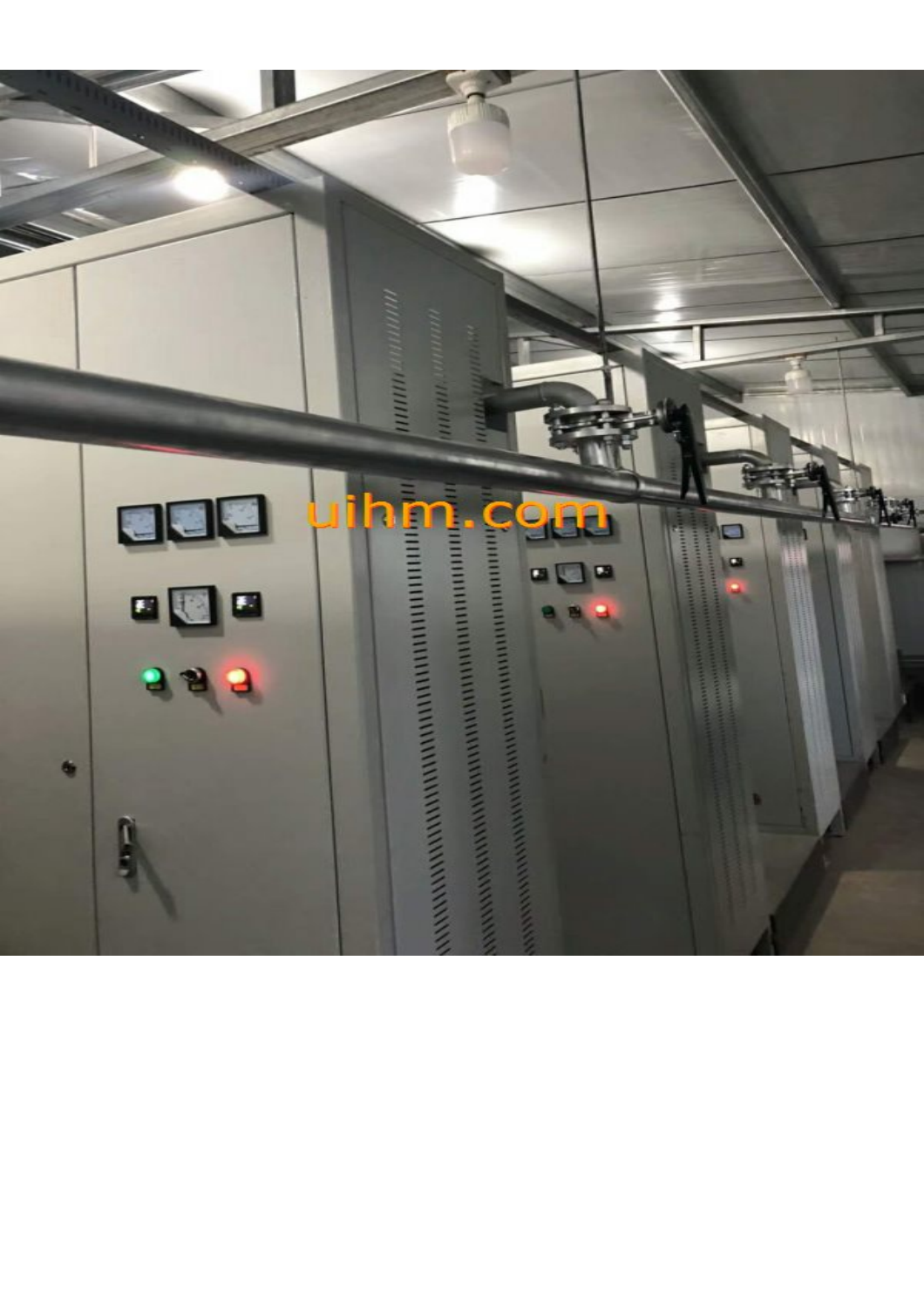![](_page_6_Picture_0.jpeg)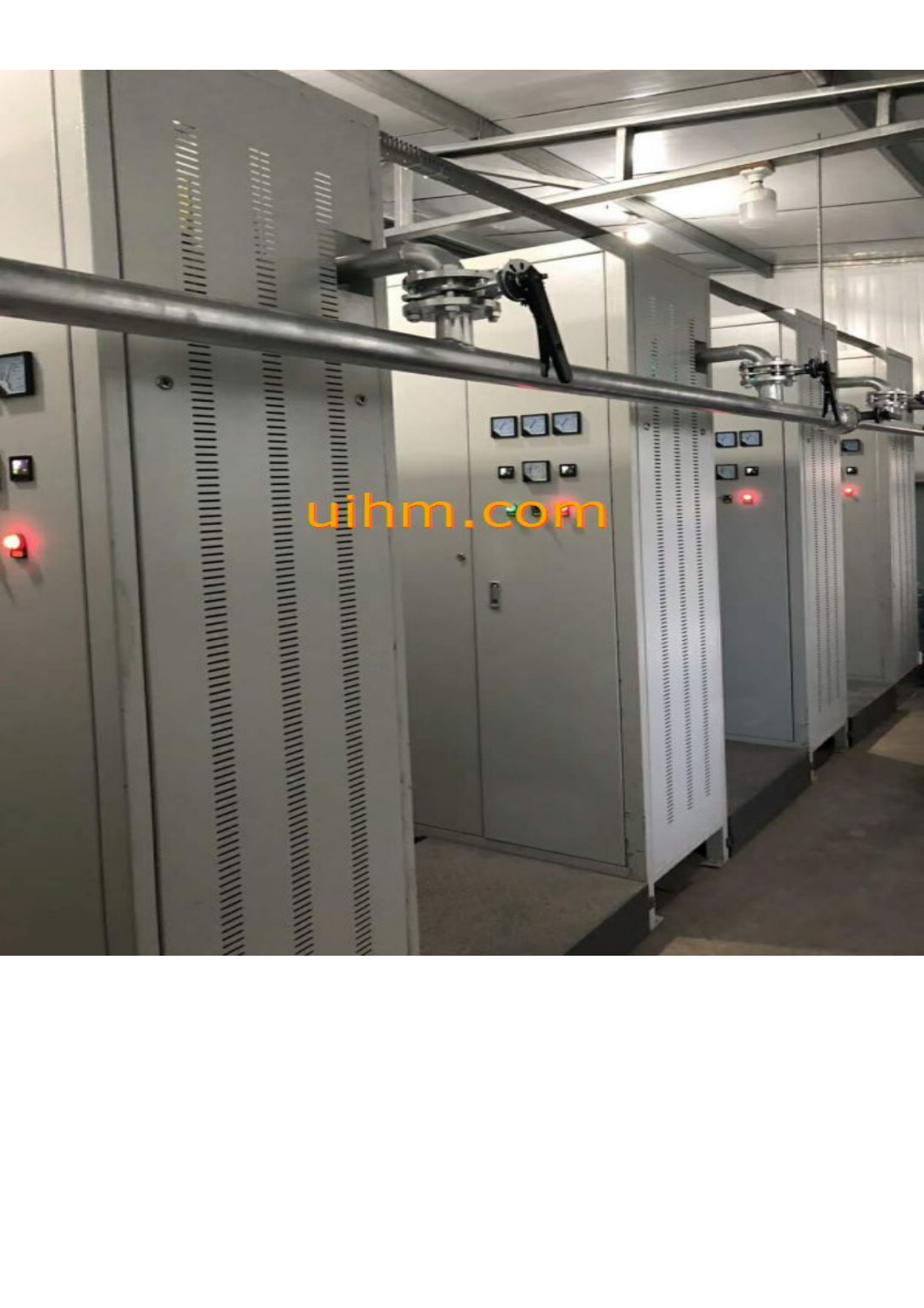![](_page_7_Picture_0.jpeg)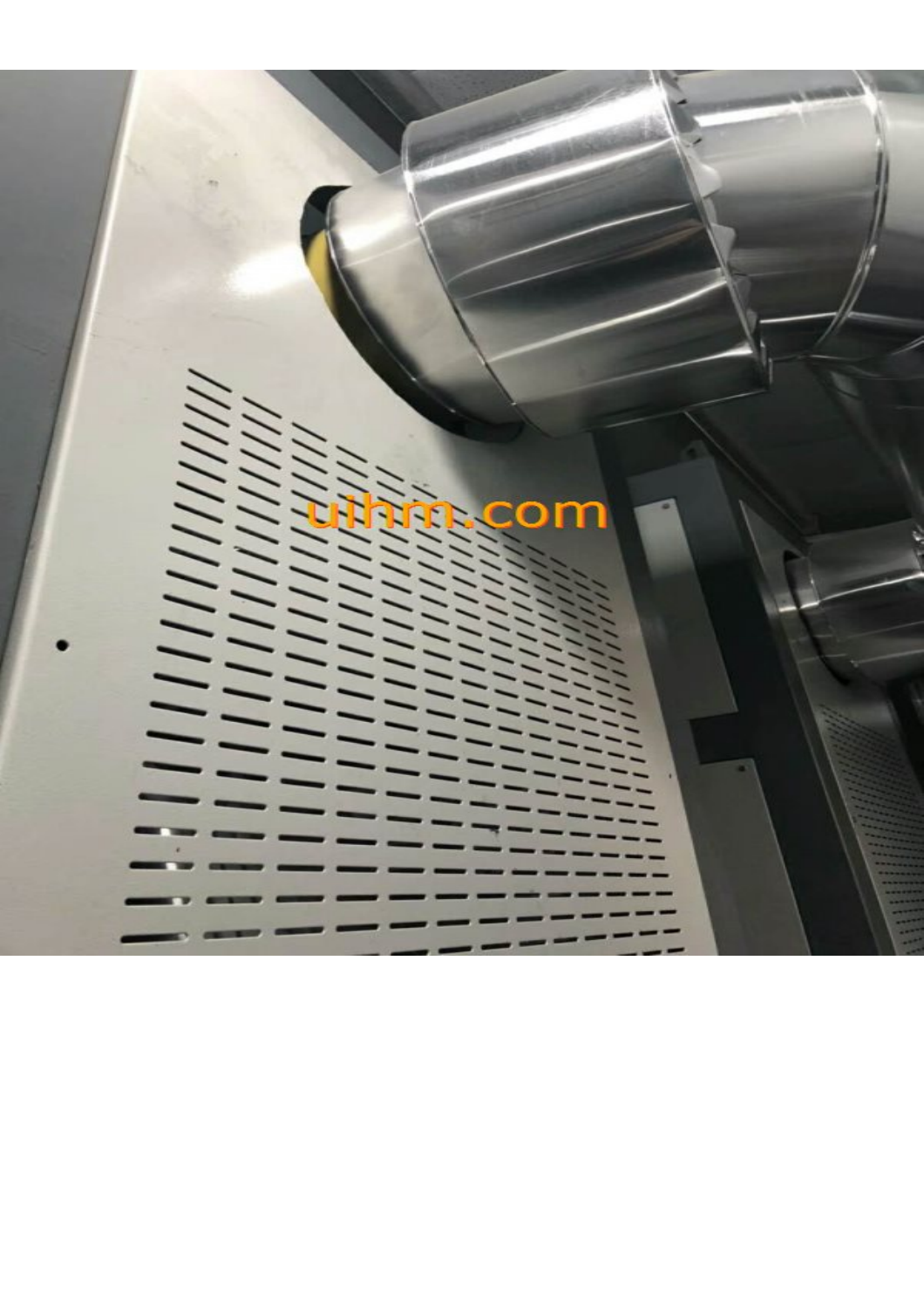![](_page_8_Picture_0.jpeg)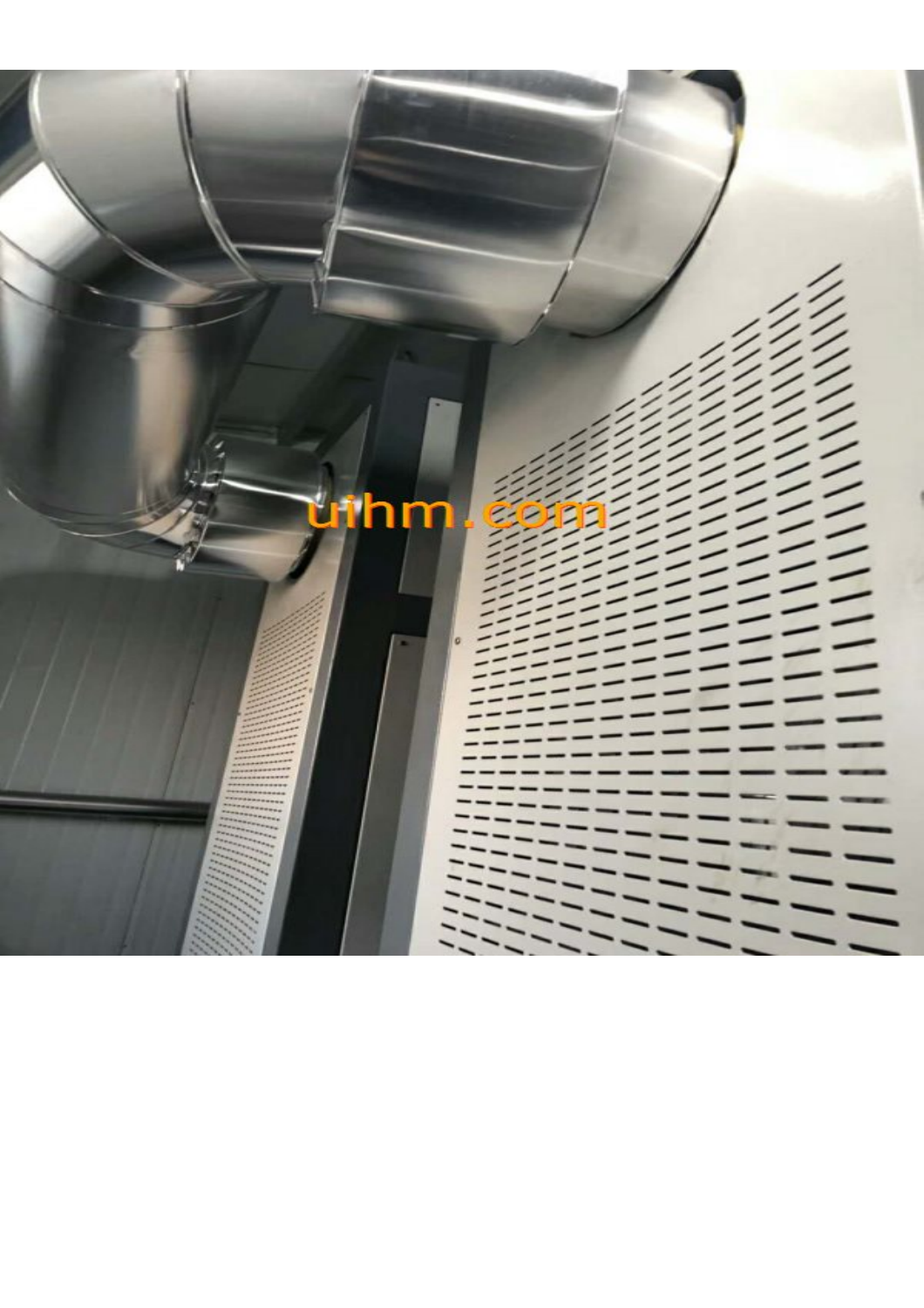![](_page_9_Picture_0.jpeg)

[service@uihm.com](mailto:service@uihm.com) [United Induction Heating Machine Limited](http://www.uihm.com)